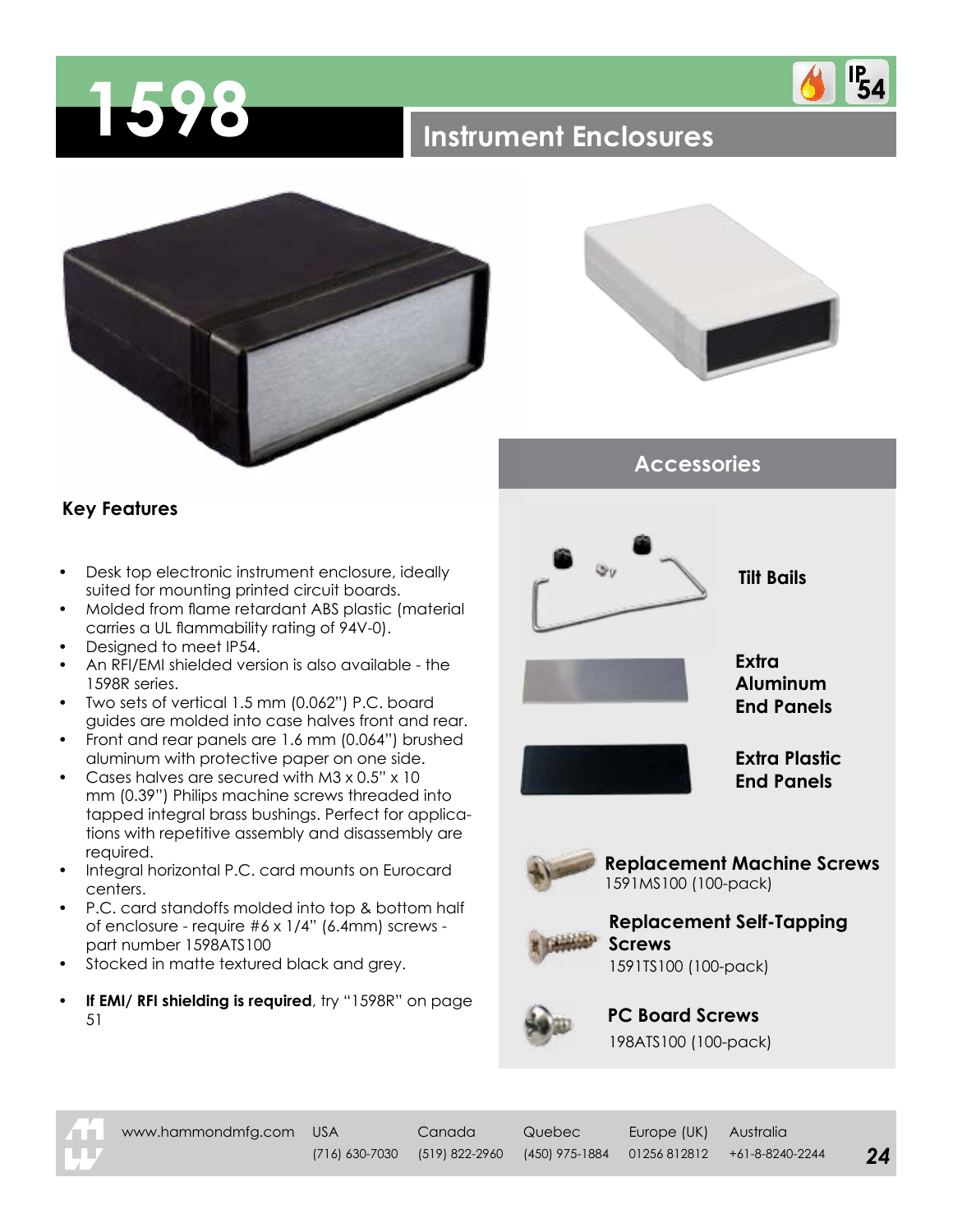





Enclosures feature PC board guides and integral mounting bosses.

Shown here with tilt bail installed

| <b>Standard</b><br>Version | <b>Economy</b><br>Version | Economy w/<br><b>Black Plastic</b><br>Panels | Color        | <b>Units</b> | Length       | <b>Width</b> | <b>Height</b> | <b>Tilt Bail</b> | <b>Aluminum</b><br><b>End Panels</b><br>(pair) | <b>Plastic End</b><br><b>Panels</b><br>(pair) |
|----------------------------|---------------------------|----------------------------------------------|--------------|--------------|--------------|--------------|---------------|------------------|------------------------------------------------|-----------------------------------------------|
| 1598BBK                    |                           |                                              | <b>Black</b> | Inches<br>mm | 5.28<br>134  | 5.31<br>135  | 1.96<br>50    |                  | 1598PLB-AL                                     | 1598PLBBK                                     |
| 1598BGY                    | 1598BSGY                  | 1598BSGYPBK                                  | Grey         |              |              |              |               |                  |                                                |                                               |
| 1598ABK                    |                           |                                              | <b>Black</b> | Inches<br>mm | 6.18<br>157  | 3.7<br>94    | 1.42<br>36    |                  | 1598PLA-AL                                     | 1598PLABK                                     |
| 1598AGY                    | 1598ASGY                  | 1598ASGYPBK                                  | Grev         |              |              |              |               |                  |                                                |                                               |
| 1598EBK                    |                           |                                              | <b>Black</b> | Inches<br>mm | 6.3<br>160   | 6.3<br>160   | 3.38<br>86    | 1598TH1          | 1598PLE-AL                                     | 1598PLEBK                                     |
| 1598EGY                    | 1598ESGY                  | 1598ESGYPBK                                  | Grey         |              |              |              |               |                  |                                                |                                               |
| 1598BBBK                   |                           |                                              | <b>Black</b> | Inches<br>mm | 7.05<br>179  | 6.06<br>154  | 1.42<br>36    | 1598TH1          | 1598PLBB-AL                                    | 1598PLBBBK                                    |
| 1598BBGY                   | 1598BBSGY                 | 1598BBSGYPBK                                 | Grey         |              |              |              |               |                  |                                                |                                               |
| 1598CBK                    |                           |                                              | <b>Black</b> | Inches<br>mm | 7.09<br>180  | 6.1<br>155   | 2.04<br>52    | 1598TH1          | 1598PLC-AL                                     | 1598PLCBK                                     |
| 1598CGY                    | 1598CSGY                  | 1598CSGYPBK                                  | Grev         |              |              |              |               |                  |                                                |                                               |
| 1598DBK                    |                           |                                              | <b>Black</b> | Inches<br>mm | 7.09<br>180  | 8.11<br>206  | 2.52<br>64    | 1598TH2          | 1598PLD-AL                                     | 1598PLDBK                                     |
| 1598DGY                    | 1598DSGY                  | 1598DSGYPBK                                  | Grey         |              |              |              |               |                  |                                                |                                               |
| 1598FBK                    |                           |                                              | <b>Black</b> | Inches<br>mm | 9.84<br>250  | 6.3<br>160   | 1.58<br>40    | 1598TH1          | 1598PLF-AL                                     | 1598PLFBK                                     |
| 1598FGY                    | 1598FSGY                  | 1598FSGYPBK                                  | Grey         |              |              |              |               |                  |                                                |                                               |
| 1598GBK                    |                           |                                              | <b>Black</b> | Inches<br>mm | 9.84<br>250  | 6.3<br>160   | 3.00<br>76    | 1598TH1          | 1598PLG-AL                                     | 1598PLGBK                                     |
| 1598GGY                    | 1598GSGY                  | 1598GSGYPBK                                  | Grev         |              |              |              |               |                  |                                                |                                               |
| 1598HBK                    |                           |                                              | <b>Black</b> | Inches<br>mm | 11.02<br>280 | 7.87<br>200  | 1.58<br>40    | 1598TH2          | 1598PLH-AL                                     | 1598PLHBK                                     |
| 1598HGY                    | 1598HSGY                  | 1598HSGYPBK                                  | Grey         |              |              |              |               |                  |                                                |                                               |
| 1598JBK                    |                           |                                              | <b>Black</b> | Inches<br>mm | 11.02<br>280 | 7.87<br>200  | 3.00<br>76    | 1598TH2          | 1598PLJ-AL                                     | 1598PLJBK                                     |
| 1598JGY                    | 1598JSGY                  | 1598JSGYPBK                                  | Grey         |              |              |              |               |                  |                                                |                                               |